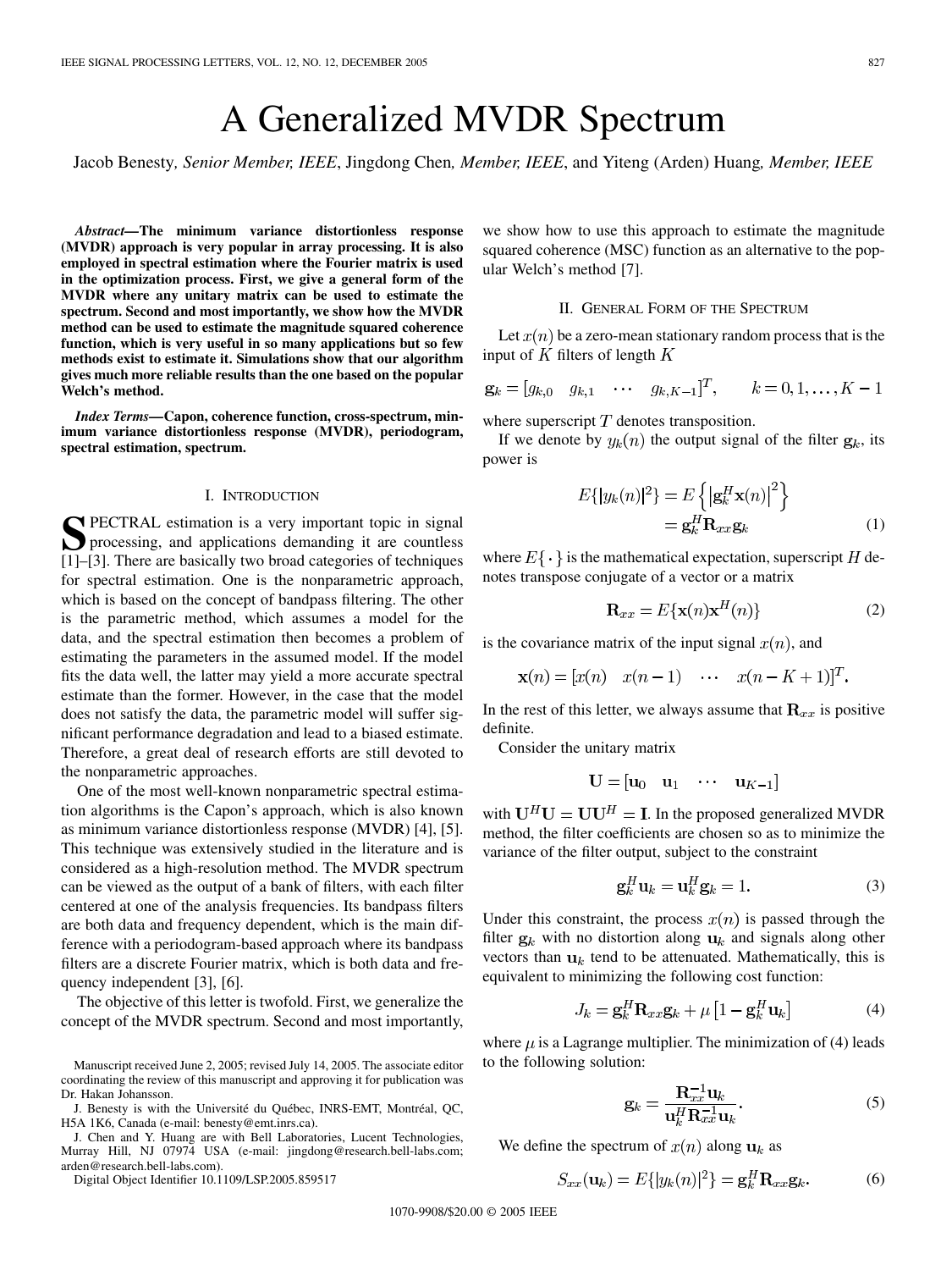Therefore, plugging (5) into (6), we find that

$$
S_{xx}(\mathbf{u}_k) = \frac{1}{\mathbf{u}_k^H \mathbf{R}_{xx}^{-1} \mathbf{u}_k}.
$$
 (7)

Expression (7) is a general definition of the spectrum of the signal  $x(n)$ , which depends on the unitary matrix U. Replacing the previous equation in (5), we get

$$
\mathbf{R}_{xx}\mathbf{g}_k = S_{xx}(\mathbf{u}_k)\mathbf{u}_k. \tag{8}
$$

Taking into account all vectors  $\mathbf{u}_k$ ,  $k = 0, 1, \dots, K - 1$ , (8) has the general form

$$
\mathbf{R}_{xx}\mathbf{G} = \mathbf{U}\mathbf{S}_{xx}(\mathbf{U})\tag{9}
$$

where

and

$$
\mathbf{G} = [\mathbf{g}_0 \quad \mathbf{g}_1 \quad \cdots \quad \mathbf{g}_{K-1}]
$$
  

$$
\mathbf{S}_{xx}(\mathbf{U}) = \text{diag}\{S_{xx}(\mathbf{u}_0), S_{xx}(\mathbf{u}_1), \dots, S_{xx}(\mathbf{u}_{K-1})\}
$$

is a diagonal matrix. *Property 1:* We have

$$
\mathbf{S}_{xx}^2(\mathbf{U}) = \mathbf{G}^H \mathbf{R}_{xx}^2 \mathbf{G}.
$$
 (10)

*Proof:* This form follows immediately from (9).

Property 1 shows that there are an infinite number of ways to decompose matrix  $\mathbb{R}^2_{xx}$ , depending on how we choose the unitary matrix U. Each one of these decompositions gives a representation of the square of the spectrum of the signal  $x(n)$ in the subspace  $U$ .

*Property 2:* We have

$$
\text{tr}\left[\mathbf{R}_{xx}^{-1}\right] = \text{tr}\left[\mathbf{S}_{xx}^{-1}(\mathbf{U})\right].\tag{11}
$$

*Proof:* Indeed

$$
\operatorname{tr}\left[\mathbf{S}_{xx}^{-1}(\mathbf{U})\right] = \sum_{k=0}^{K-1} S_{xx}^{-1}(\mathbf{u}_k) = \sum_{k=0}^{K-1} \operatorname{tr}\left[\mathbf{u}_k^H \mathbf{R}_{xx}^{-1} \mathbf{u}_k\right]
$$

$$
= \operatorname{tr}\left[\mathbf{R}_{xx}^{-1} \sum_{k=0}^{K-1} \mathbf{u}_k \mathbf{u}_k^H\right] = \operatorname{tr}\left[\mathbf{R}_{xx}^{-1}\right].
$$

Property 2 expresses the energy conservation. So no matter what we take for the unitary matrix  $U$ , the sum of all values of the inverse spectrum is always the same.

#### *A. Particular Cases*

In this subsection, we propose to briefly discuss three important particular cases of the general form of the MVDR spectrum.

The first obvious choice for the unitary matrix  $U$  is the Fourier matrix

$$
\mathbf{F} = \left[\begin{matrix} \mathbf{f}_0 & \mathbf{f}_1 & \cdots & \mathbf{f}_{K-1} \end{matrix}\right]
$$

where

$$
\mathbf{f}_k = \frac{1}{\sqrt{K}} [1 \quad \exp(j\omega_k) \quad \cdots \quad \exp(j\omega_k(K-1))]^T
$$

and  $\omega_k = 2\pi k/K$ ,  $k = 0, 1, \ldots, K - 1$ . Of course, **F** is a unitary matrix. With this choice, we obtain the classical Capon's method.

Now suppose  $K \to \infty$ . In this case, a Toeplitz matrix is asymptotically equivalent to a circulant matrix if its elements are absolutely summable [\[8\]](#page-3-0), which is usually the case in most applications. Hence, we can decompose  $\mathbf{R}_{xx}$  as

$$
\mathbf{S}_{xx}(\mathbf{F}) = \mathbf{F}^H \mathbf{R}_{xx} \mathbf{F} \tag{12}
$$

so that  $G = F$ . As a result, for a stationary signal and asymptotically, Capon's approach is equivalent to the periodogram. The difference between the MVDR and periodogram approaches can also be viewed as the difference between the eigenvalue decompositions of circulant and Toeplitz matrices. While for a circulant matrix, its corresponding unitary matrix is data independent, it is not for a Toeplitz matrix.

The second natural choice for  $U$  is the matrix containing the eigenvectors of the correlation matrix  $\mathbf{R}_{xx}$ . Indeed, it is well known that  $\mathbf{R}_{xx}$  can be diagonalized as follows [[9\]](#page-3-0):

$$
\mathbf{R}_{xx} = \mathbf{V}\mathbf{\Lambda}\mathbf{V}^H
$$
  
= 
$$
\sum_{k=0}^{K-1} \lambda_k \mathbf{v}_k \mathbf{v}_k^H
$$
 (13)

where V is a unitary matrix containing the eigenvectors  $v_k$ , and  $\Lambda$  is a diagonal matrix containing the corresponding eigenvalues  $\lambda_k$ . Thus, taking  $U = V$ , we find that  $G = V$  and

$$
S_{xx}(V) = \Lambda. \tag{14}
$$

In many applications, the process signal  $x(n)$  is real, and it may be more convenient to select an orthogonal matrix instead of a unitary one. So our third and final particular case is the discrete cosine transform

$$
\mathbf{C} = \begin{bmatrix} \mathbf{c}_0 & \mathbf{c}_1 & \cdots & \mathbf{c}_{K-1} \end{bmatrix}
$$

where the rest is shown in the equation at the bottom of the page, with  $c(0) = \sqrt{1/K}$  and  $c(k) = \sqrt{2/K}$  for  $k \neq 0$ . We can verify that  $C^{T}C = CC^{T} = I$ . So with this orthogonal transform, the spectrum is

$$
\mathbf{S}_{xx}(\mathbf{C}) = \text{diag}^{-1} \left\{ \mathbf{C}^T \mathbf{R}_{xx}^{-1} \mathbf{C} \right\}. \tag{15}
$$

$$
\mathbf{c}_{k} = \begin{bmatrix} c(0) & c(1)\cos\frac{\pi(2k+1)}{2K} & \cdots & c(K-1)\cos\frac{\pi(2k+1)(K-1)}{2K} \end{bmatrix}^{T}
$$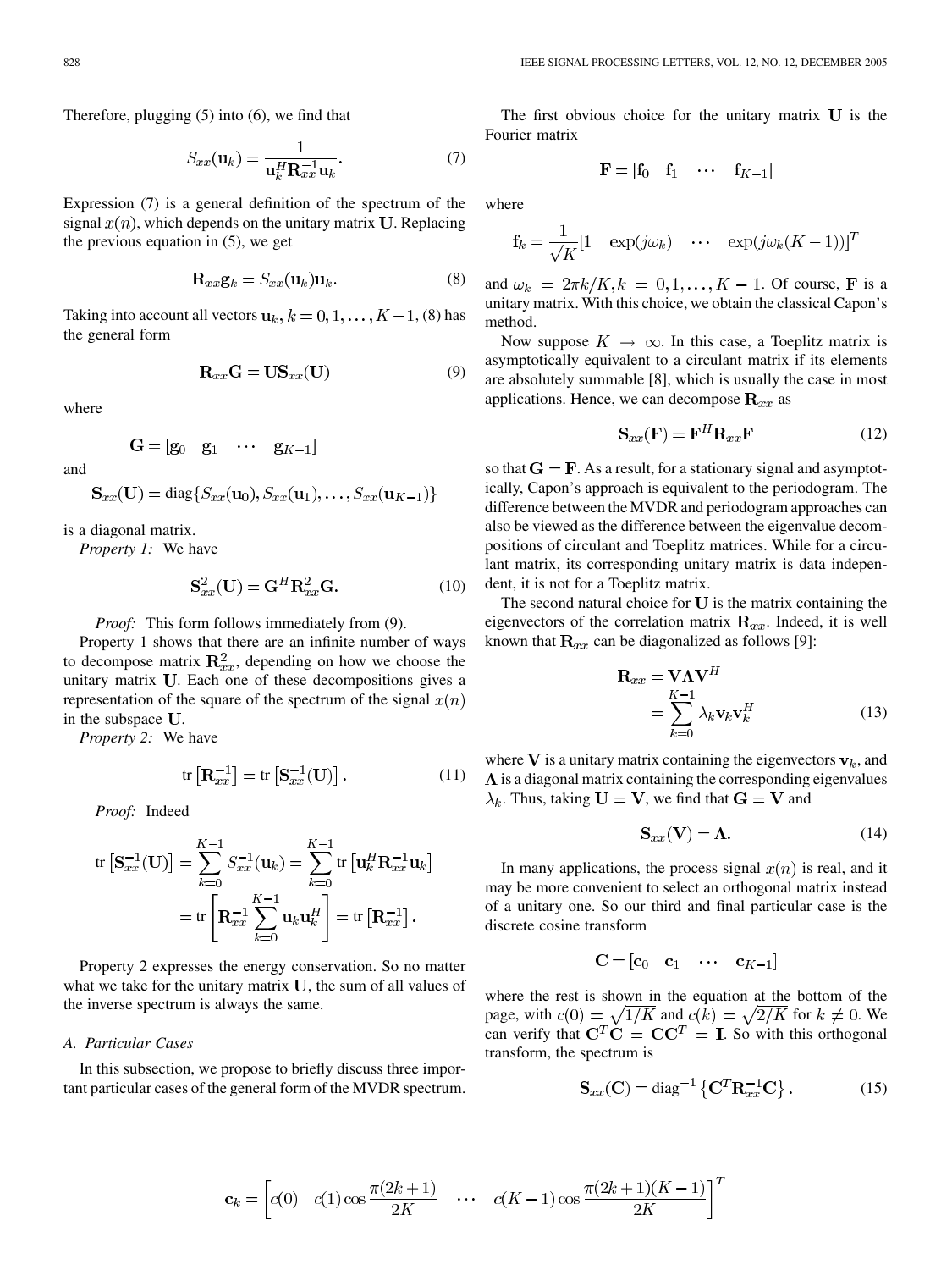## III. APPLICATION TO THE CROSS-SPECTRUM AND MSC FUNCTION

In this section, we show how to use the generalized MVDR approach for the estimation of the cross-spectrum and the MSC function.

## *A. General Form of the Cross-Spectrum*

We assume here that we have two zero-mean stationary random signals  $x_1(n)$  and  $x_2(n)$  with respective spectra  $S_{x_1x_1}(\mathbf{u}_k)$  and  $S_{x_2x_2}(\mathbf{u}_k)$ . As explained in Section II, we can design two filters

$$
\mathbf{g}_{p,k} = \frac{\mathbf{R}_{x_p}^{-1} \mathbf{u}_k}{\mathbf{u}_k^H \mathbf{R}_{x_p}^{-1} \mathbf{u}_k}, \qquad p = 1, 2 \tag{16}
$$

to find the spectra of  $x_1(n)$  and  $x_2(n)$  along  $\mathbf{u}_k$ 

$$
S_{x_p x_p}(\mathbf{u}_k) = \frac{1}{\mathbf{u}_k^H \mathbf{R}_{x_p x_p}^{-1} \mathbf{u}_k}, \qquad p = 1, 2 \tag{17}
$$

where

$$
\mathbf{R}_{x_p x_p} = E\left\{ \mathbf{x}_p(n) \mathbf{x}_p^H(n) \right\}
$$
 (18)

is the covariance matrix of the signal  $x_p(n)$  and

$$
\mathbf{x}_p(n) = [x_p(n) \quad x_p(n-1) \quad \cdots \quad x_p(n-K+1)]^T,
$$
  
\n $p = 1,2$ 

Let  $y_{1,k}(n)$  and  $y_{2,k}(n)$  be the respective outputs of the filters  $\mathbf{g}_{1,k}$  and  $\mathbf{g}_{2,k}$ . We define the cross-spectrum between  $x_1(n)$  and  $x_2(n)$  along  $\mathbf{u}_k$  as

$$
S_{x_1x_2}(\mathbf{u}_k) = E\{y_{1,k}(n)y_{2,k}^*(n)\}\tag{19}
$$

where the superscript  $*$  is the complex conjugate operator. Similarly

$$
S_{x_2x_1}(\mathbf{u}_k) = E\{y_{2,k}(n)y_{1,k}^*(n)\}
$$
  
=  $S_{x_1x_2}^*(\mathbf{u}_k)$ . (20)

Now if we develop (19), we get

$$
S_{x_1x_2}(\mathbf{u}_k) = \mathbf{g}_{1,k}^H \mathbf{R}_{x_1x_2} \mathbf{g}_{2,k}
$$
 (21)

where

$$
\mathbf{R}_{x_1x_2} = E\left\{ \mathbf{x}_1(n)\mathbf{x}_2^H(n) \right\} \tag{22}
$$

is the cross-correlation matrix between  $x_1(n)$  and  $x_2(n)$ . Replacing (16) in (21), we obtain the cross-spectrum

$$
S_{x_1x_2}(\mathbf{u}_k) = \frac{\mathbf{u}_k^H \mathbf{R}_{x_1x_1}^{-1} \mathbf{R}_{x_1x_2} \mathbf{R}_{x_2x_2}^{-1} \mathbf{u}_k}{\left[\mathbf{u}_k^H \mathbf{R}_{x_1x_1}^{-1} \mathbf{u}_k\right] \left[\mathbf{u}_k^H \mathbf{R}_{x_2x_2}^{-1} \mathbf{u}_k\right]}.
$$
 (23)

For (23) to have the true sense of the cross-spectrum definition, the matrix  **should be complex (and unitary).** 

*Property 3:* We have

$$
\text{tr}\left[\mathbf{R}_{x_1x_1}^{-1}\mathbf{R}_{x_1x_2}\mathbf{R}_{x_2x_2}^{-1}\right] = \sum_{k=0}^{K-1} S_{x_1x_1}^{-1}(\mathbf{u}_k)S_{x_1x_2}(\mathbf{u}_k)S_{x_2x_2}^{-1}(\mathbf{u}_k). \quad (24)
$$

*Proof:* This is easy to see from (23).

Property 3 is similar to property 2 and shows another form of energy conservation.

## *B. General Form of the MSC Function*

We define the MSC function between two signals  $x_1(n)$  and  $x_2(n)$  as

$$
\gamma_{x_1x_2}^2(\mathbf{u}_k) = \frac{|S_{x_1x_2}(\mathbf{u}_k)|^2}{S_{x_1x_1}(\mathbf{u}_k)S_{x_2x_2}(\mathbf{u}_k)}.
$$
(25)

From (23), we deduce the magnitude squared cross-spectrum

$$
S_{x_1x_2}(\mathbf{u}_k)|^2 = \frac{\left|\mathbf{u}_k^H \mathbf{R}_{x_1x_1}^{-1} \mathbf{R}_{x_1x_2} \mathbf{R}_{x_2x_2}^{-1} \mathbf{u}_k\right|^2}{\left[\mathbf{u}_k^H \mathbf{R}_{x_1x_1}^{-1} \mathbf{u}_k\right]^2 \left[\mathbf{u}_k^H \mathbf{R}_{x_2x_2}^{-1} \mathbf{u}_k\right]^2}.
$$
 (26)

Using expressions (17) and (26) in (25), the MSC becomes

$$
\gamma_{x_1x_2}^2(\mathbf{u}_k) = \frac{\left|\mathbf{u}_k^H \mathbf{R}_{x_1x_1}^{-1} \mathbf{R}_{x_1x_2} \mathbf{R}_{x_2x_2}^{-1} \mathbf{u}_k\right|^2}{\left[\mathbf{u}_k^H \mathbf{R}_{x_1x_1}^{-1} \mathbf{u}_k\right] \left[\mathbf{u}_k^H \mathbf{R}_{x_2x_2}^{-1} \mathbf{u}_k\right]}.
$$
 (27)

*Property 4:* We have

 $\overline{\phantom{a}}$ 

$$
0 \le \gamma_{x_1 x_2}^2(\mathbf{u}_k) \le 1, \quad \forall \mathbf{u}_k. \tag{28}
$$

*Proof:* Since matrices  $\mathbf{R}_{x_1x_1}$  and  $\mathbf{R}_{x_2x_2}$  are assumed to be positive definite, it is clear that  $\gamma_{x_1x_2}^2(\mathbf{u}_k) \geq 0$ . To prove that , we need to rewrite the MSC function. Define the vectors

$$
\mathbf{u}_{p,k} = \mathbf{R}_{x_p x_p}^{-1/2} \mathbf{u}_k, \qquad p = 1,2 \tag{29}
$$

and the normalized cross-correlation matrix

$$
\mathbf{R}_{n,x_1x_2} = \mathbf{R}_{x_1x_1}^{-1/2} \mathbf{R}_{x_1x_2} \mathbf{R}_{x_2x_2}^{-1/2}.
$$
 (30)

Using the previous definitions in (27), the MSC is now

$$
\gamma_{x_1x_2}^2(\mathbf{u}_k) = \frac{\left|\mathbf{u}_{1,k}^H \mathbf{R}_{n,x_1x_2} \mathbf{u}_{2,k}\right|^2}{\left[\mathbf{u}_{1,k}^H \mathbf{u}_{1,k}\right] \left[\mathbf{u}_{2,k}^H \mathbf{u}_{2,k}\right]}.
$$
(31)

Consider the Hermitian positive semidefinite matrix

$$
\mathbf{M} = \begin{bmatrix} \mathbf{I} & \mathbf{R}_{n, x_1 x_2} \\ \mathbf{R}_{n, x_1 x_2}^H & \mathbf{I} \end{bmatrix}
$$
 (32)

and the vectors

$$
\mathbf{u}_{1,k}' = \begin{bmatrix} \mathbf{u}_{1,k} \\ \mathbf{0} \end{bmatrix} \tag{33}
$$

$$
\mathbf{u}'_{2,k} = \begin{bmatrix} \mathbf{0} \\ \mathbf{u}_{2,k} \end{bmatrix} . \tag{34}
$$